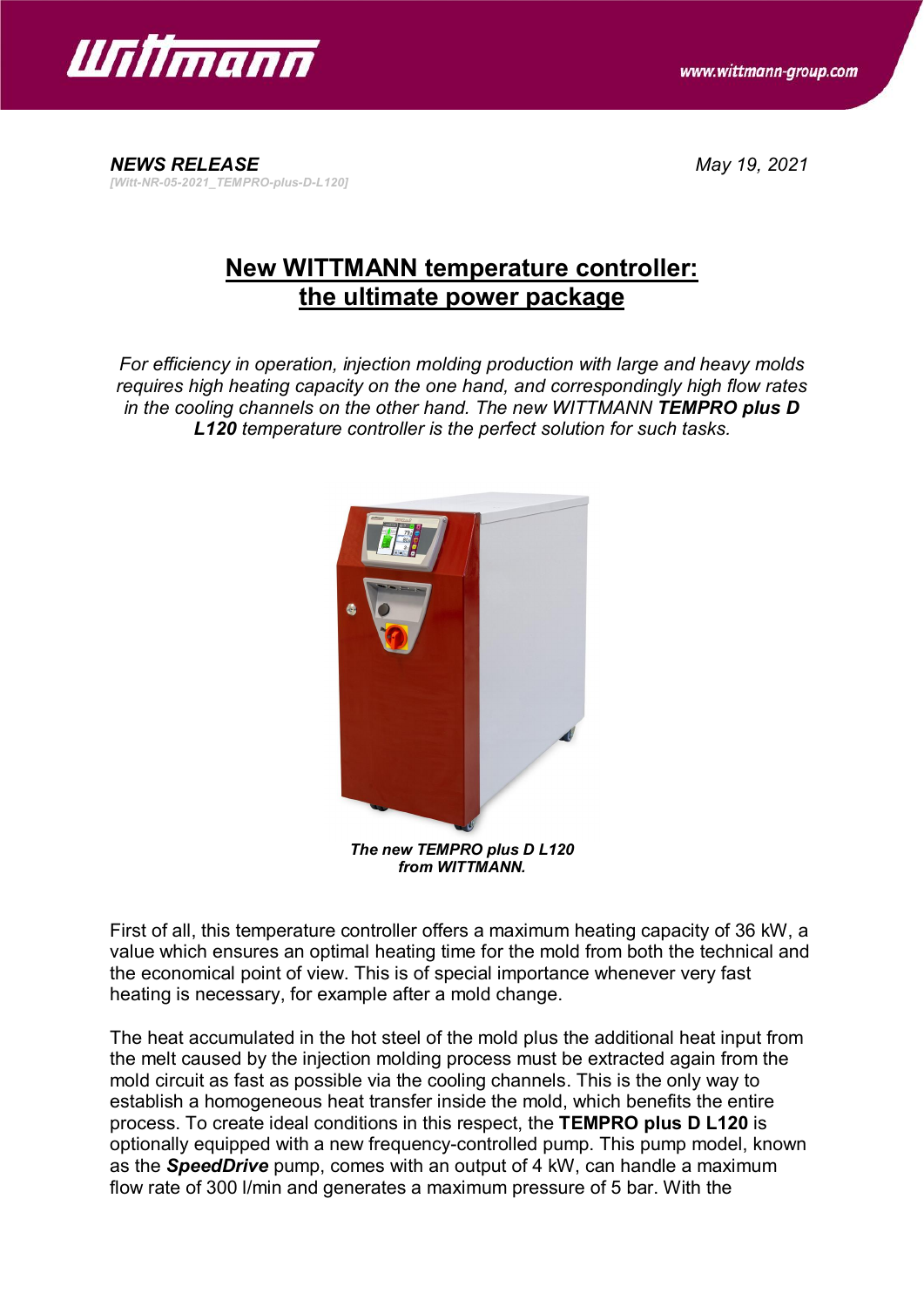

**SpeedDrive** pump, users are able to set the correct parameters for further process regulation – motor speed, flow rate, pump pressure and differential temperature. An approach which makes a vital contribution to process stability. Automatic adjustment of the parameter settings within a certain tolerance margin also optimizes the uptime of the equipment in production. Using a *SpeedDrive* pump can be seen as a synonym for energy-efficient pump operation, since it is generally sufficient to operate the pump under partial load to comply with the selected parameter settings.

The development of the new **TEMPRO plus D L120** was prompted by increasing tendencies on the market towards the necessity for fast heating of large molds, while simultaneously providing the subsequently required high cooling performance. After all, such a solution must also contribute to optimizing the cycle time. Consequently, the cooling function of **TEMPRO plus D L120** has taken the form of an extremely effective direct cooling system for the mold water. In this type of cooling system, the use of conventional magnet cooling valves would involve certain risks, since the timed cooling sequence would inevitably cause pressure surges as well as fluctuations in the temperature and system pressure, which could even cause cavitation of the pump. To eliminate such failures once and for all, **TEMPRO plus D L120** has been fitted with a <sup>3</sup>/<sub>4</sub>-inch proportional cooling valve with a flow rate coefficient of 100 l/min. This valve operates with a step motor which continuously opens or closes the valve sequentially to maintain constant temperature control and exclude all possible malfunctions. Finally, this valve has proved to be completely maintenance-free in practice, which must be attributed to its special design.

The following is an example for the phenomenal cooling performance of **TEMPRO plus D L120**: a differential temperature of 60 °C between mold water and cooling water is the result of an extremely high cooling performance of 175 kW!

As an option, a stainless steel vortex flow measurement device is available for the temperature controller, with a measurement range from 20 to 400 l/min to cover all conceivable applications.

------------------------------

## **The WITTMANN Group**

The WITTMANN Group is a globally leading manufacturer of injection molding machines, robots and auxiliary equipment for processing a great variety of plasticizable materials – both plastic and non-plastic. The group of companies has its headquarters in Vienna, Austria and consists of two main divisions: WITTMANN BATTENFELD and WITTMANN. Following the principles of environmental protection, conservation of resources and circular economy, the WITTMANN Group engages in state-of-the-art process technology for maximum energy efficiency in injection molding, and in processing standard materials and materials with a high content of recyclates and renewable raw materials. The products of the WITTMANN Group are designed for horizontal and vertical integration into a Smart Factory and can be interlinked to form an intelligent production cell.